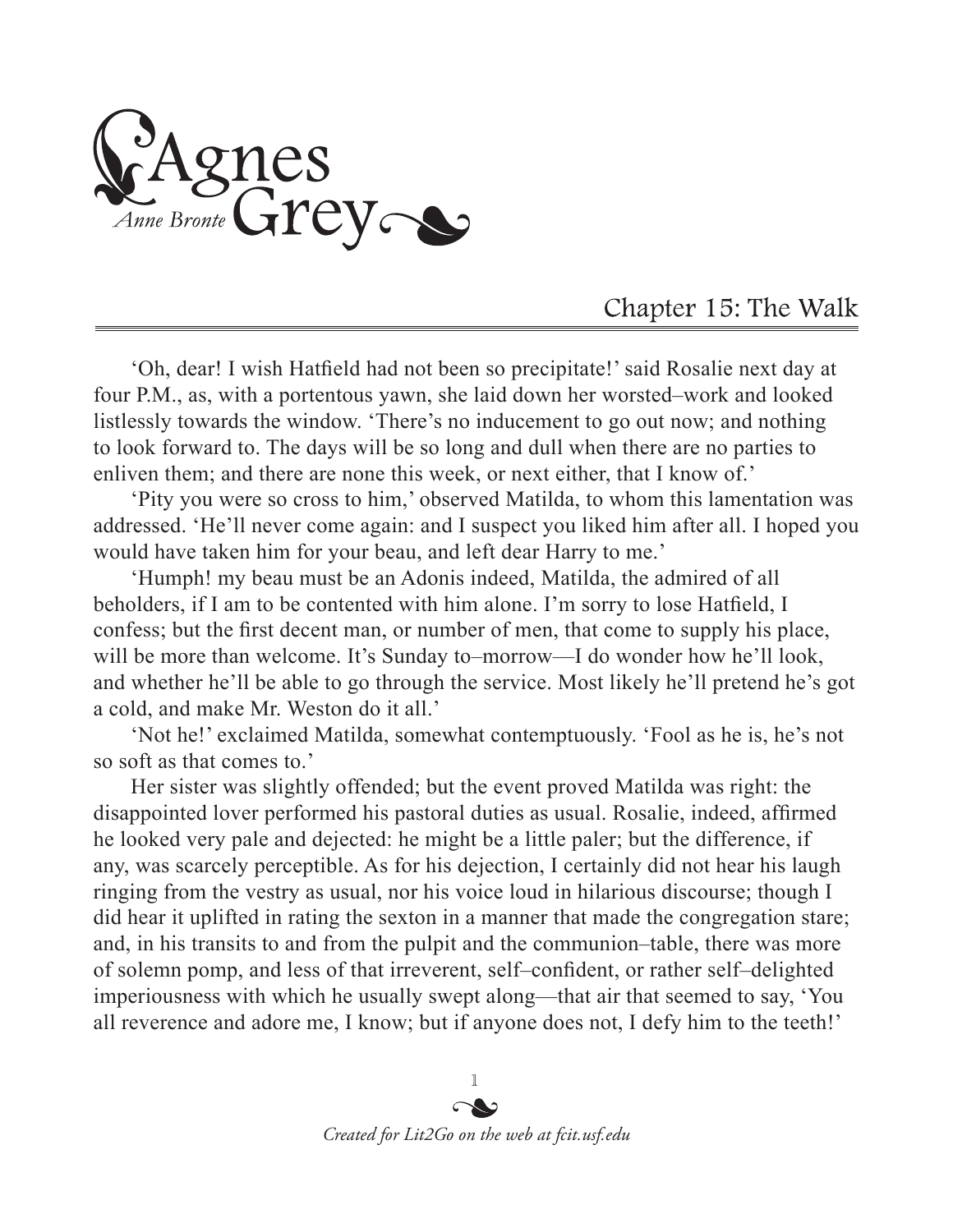But the most remarkable change was, that he never once suffered his eyes to wander in the direction of Mr. Murray's pew, and did not leave the church till we were gone.

Mr. Hatfield had doubtless received a very severe blow; but his pride impelled him to use every effort to conceal the effects of it. He had been disappointed in his certain hope of obtaining not only a beautiful, and, to him, highly attractive wife, but one whose rank and fortune might give brilliance to far inferior charms: he was likewise, no doubt, intensely mortified by his repulse, and deeply offended at the conduct of Miss Murray throughout. It would have given him no little consolation to have known how disappointed she was to find him apparently so little moved, and to see that he was able to refrain from casting a single glance at her throughout both services; though, she declared, it showed he was thinking of her all the time, or his eyes would have fallen upon her, if it were only by chance: but if they had so chanced to fall, she would have affirmed it was because they could not resist the attraction. It might have pleased him, too, in some degree, to have seen how dull and dissatisfied she was throughout that week (the greater part of it, at least), for lack of her usual source of excitement; and how often she regretted having 'used him up so soon,' like a child that, having devoured its plumcake too hastily, sits sucking its fingers, and vainly lamenting its greediness.

At length I was called upon, one fine morning, to accompany her in a walk to the village. Ostensibly she went to get some shades of Berlin wool, at a tolerably respectable shop that was chiefly supported by the ladies of the vicinity: really—I trust there is no breach of charity in supposing that she went with the idea of meeting either with the Rector himself, or some other admirer by the way; for as we went along, she kept wondering 'what Hatfield would do or say, if we met him,' &c. &c.; as we passed Mr. Green's park–gates, she 'wondered whether he was at home—great stupid blockhead'; as Lady Meltham's carriage passed us, she 'wondered what Mr. Harry was doing this fine day'; and then began to abuse his elder brother for being 'such a fool as to get married and go and live in London.'

'Why,' said I, 'I thought you wanted to live in London yourself.'

'Yes, because it's so dull here: but then he makes it still duller by taking himself off: and if he were not married I might have him instead of that odious Sir Thomas.'

Then, observing the prints of a horse's feet on the somewhat miry road, she 'wondered whether it was a gentleman's horse,' and finally concluded it was, for the impressions were too small to have been made by a 'great clumsy cart–horse'; and then she 'wondered who the rider could be,' and whether we should meet him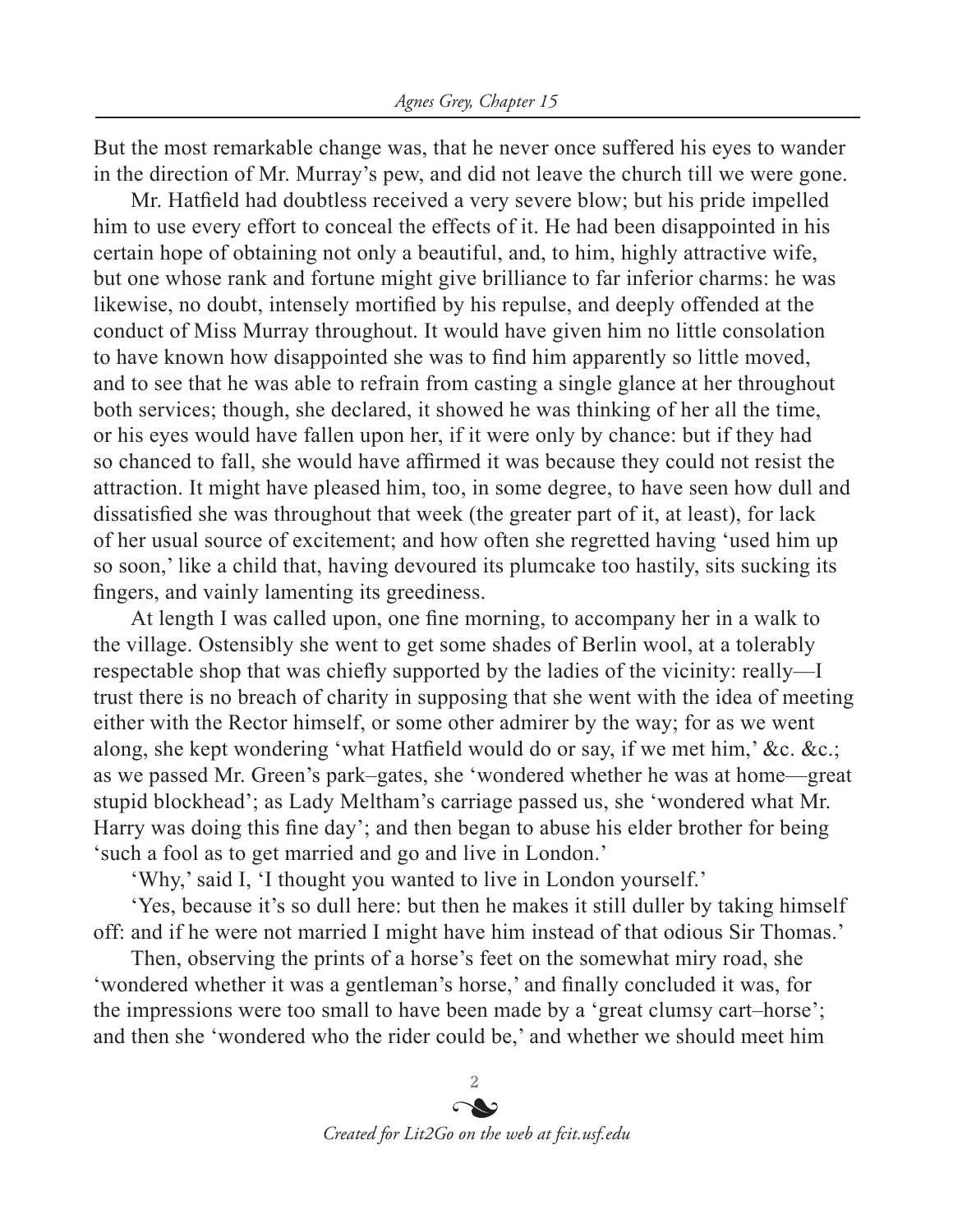coming back, for she was sure he had only passed that morning; and lastly, when we entered the village and saw only a few of its humble inhabitants moving about, she 'wondered why the stupid people couldn't keep in their houses; she was sure she didn't want to see their ugly faces, and dirty, vulgar clothes—it wasn't for that she came to Horton!'

Amid all this, I confess, I wondered, too, in secret, whether we should meet, or catch a glimpse of somebody else; and as we passed his lodgings, I even went so far as to wonder whether he was at the window. On entering the shop, Miss Murray desired me to stand in the doorway while she transacted her business, and tell her if anyone passed. But alas! there was no one visible besides the villagers, except Jane and Susan Green coming down the single street, apparently returning from a walk.

'Stupid things!' muttered she, as she came out after having concluded her bargain. 'Why couldn't they have their dolt of a brother with them? even he would be better than nothing.'

She greeted them, however, with a cheerful smile, and protestations of pleasure at the happy meeting equal to their own. They placed themselves one on each side of her, and all three walked away chatting and laughing as young ladies do when they get together, if they be but on tolerably intimate terms. But I, feeling myself to be one too many, left them to their merriment and lagged behind, as usual on such occasions: I had no relish for walking beside Miss Green or Miss Susan like one deaf and dumb, who could neither speak nor be spoken to.

But this time I was not long alone. It struck me, first, as very odd, that just as I was thinking about Mr. Weston he should come up and accost me; but afterwards, on due reflection, I thought there was nothing odd about it, unless it were the fact of his speaking to me; for on such a morning and so near his own abode, it was natural enough that he should be about; and as for my thinking of him, I had been doing that, with little intermission, ever since we set out on our journey; so there was nothing remarkable in that.

'You are alone again, Miss Grey,' said he.

'Yes.'

'What kind of people are those ladies—the Misses Green?'

'I really don't know.'

'That's strange—when you live so near and see them so often!'

'Well, I suppose they are lively, good–tempered girls; but I imagine you must know them better than I do, yourself, for I never exchanged a word with either of them.'

> 3  $\sim$

*Created for Lit2Go on the web at fcit.usf.edu*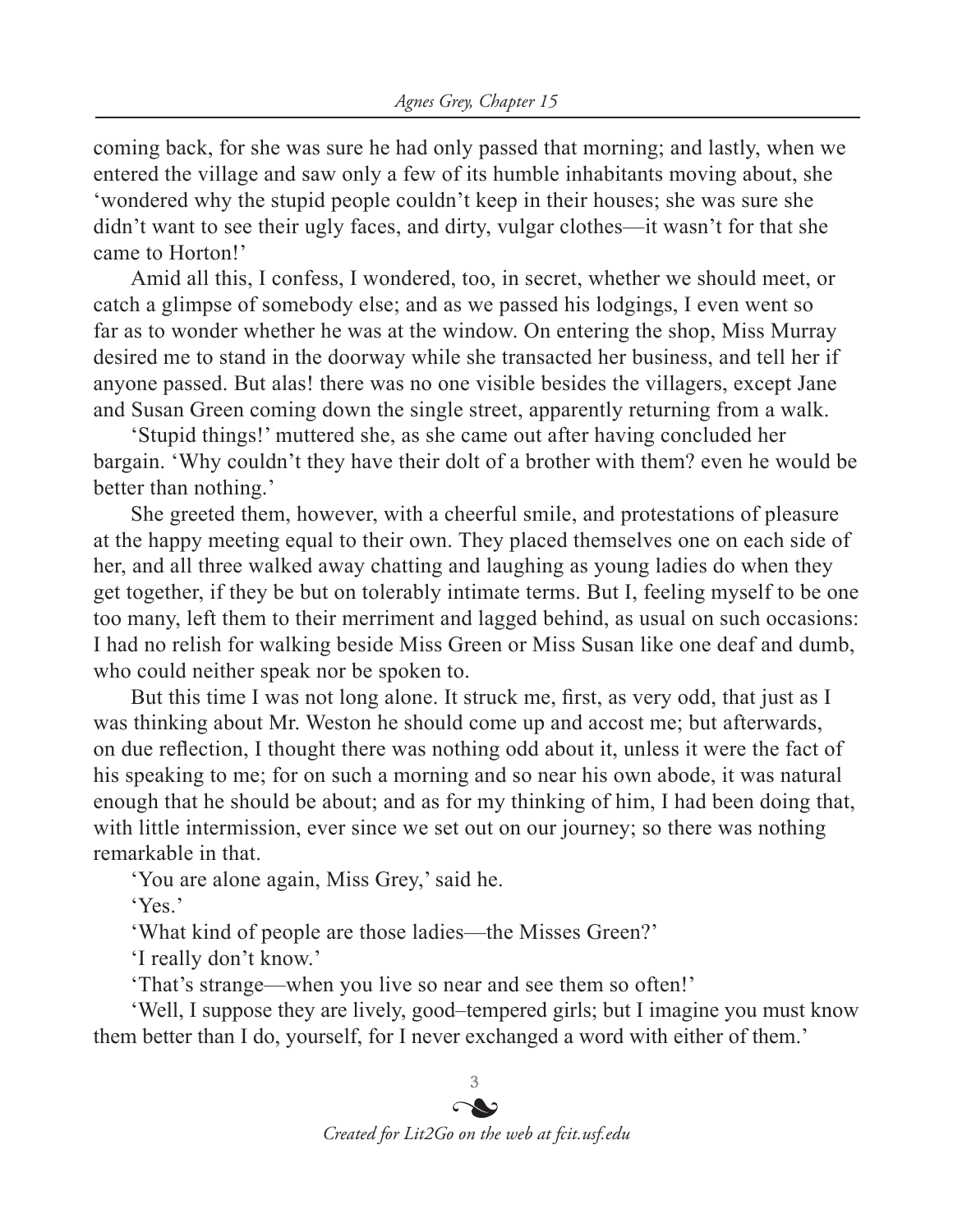'Indeed? They don't strike me as being particularly reserved.'

'Very likely they are not so to people of their own class; but they consider themselves as moving in quite a different sphere from me!'

He made no reply to this: but after a short pause, he said,—'I suppose it's these things, Miss Grey, that make you think you could not live without a home?'

'Not exactly. The fact is I am too socially disposed to be able to live contentedly without a friend; and as the only friends I have, or am likely to have, are at home, if it—or rather, if they were gone—I will not say I could not live—but I would rather not live in such a desolate world.'

'But why do you say the only friends you are likely to have? Are you so unsociable that you cannot make friends?'

'No, but I never made one yet; and in my present position there is no possibility of doing so, or even of forming a common acquaintance. The fault may be partly in myself, but I hope not altogether.'

'The fault is partly in society, and partly, I should think, in your immediate neighbours: and partly, too, in yourself; for many ladies, in your position, would make themselves be noticed and accounted of. But your pupils should be companions for you in some degree; they cannot be many years younger than yourself.'

'Oh, yes, they are good company sometimes; but I cannot call them friends, nor would they think of bestowing such a name on me—they have other companions better suited to their tastes.'

'Perhaps you are too wise for them. How do you amuse yourself when alone—do you read much?'

'Reading is my favourite occupation, when I have leisure for it and books to read.'

From speaking of books in general, he passed to different books in particular, and proceeded by rapid transitions from topic to topic, till several matters, both of taste and opinion, had been discussed considerably within the space of half an hour, but without the embellishment of many observations from himself; he being evidently less bent upon communicating his own thoughts and predilections, than on discovering mine. He had not the tact, or the art, to effect such a purpose by skilfully drawing out my sentiments or ideas through the real or apparent statement of his own, or leading the conversation by imperceptible gradations to such topics as he wished to advert to: but such gentle abruptness, and such single–minded straightforwardness, could not possibly offend me.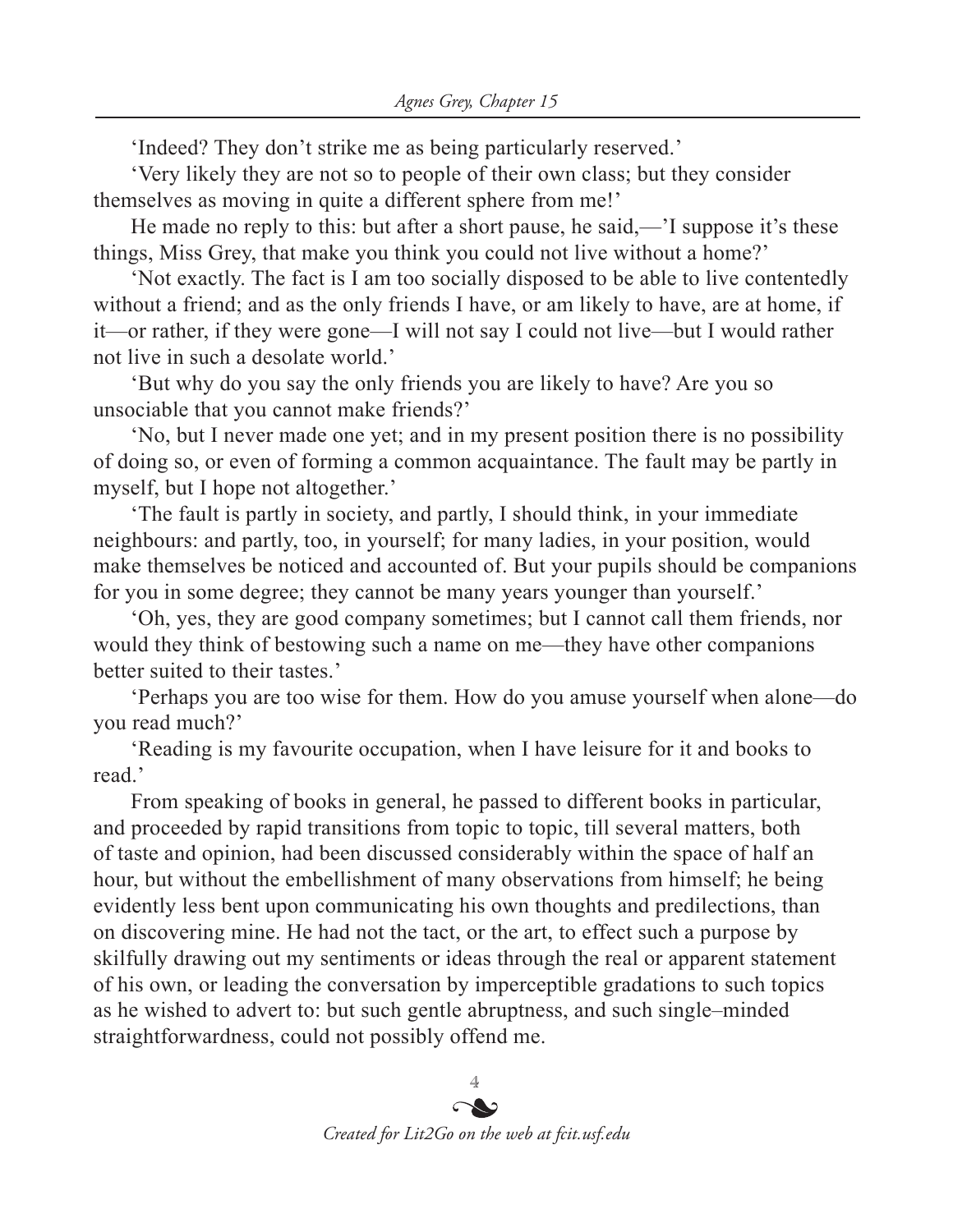'And why should he interest himself at all in my moral and intellectual capacities: what is it to him what I think or feel?' I asked myself. And my heart throbbed in answer to the question.

But Jane and Susan Green soon reached their home. As they stood parleying at the park–gates, attempting to persuade Miss Murray to come in, I wished Mr. Weston would go, that she might not see him with me when she turned round; but, unfortunately, his business, which was to pay one more visit to poor Mark Wood, led him to pursue the same path as we did, till nearly the close of our journey. When, however, he saw that Rosalie had taken leave of her friends and I was about to join her, he would have left me and passed on at a quicker pace; but, as he civilly lifted his hat in passing her, to my surprise, instead of returning the salute with a stiff, ungracious bow, she accosted him with one of her sweetest smiles, and, walking by his side, began to talk to him with all imaginable cheerfulness and affability; and so we proceeded all three together.

After a short pause in the conversation, Mr. Weston made some remark addressed particularly to me, as referring to something we had been talking of before; but before I could answer, Miss Murray replied to the observation and enlarged upon it: he rejoined; and, from thence to the close of the interview, she engrossed him entirely to herself. It might be partly owing to my own stupidity, my want of tact and assurance: but I felt myself wronged: I trembled with apprehension; and I listened with envy to her easy, rapid flow of utterance, and saw with anxiety the bright smile with which she looked into his face from time to time: for she was walking a little in advance, for the purpose (as I judged) of being seen as well as heard. If her conversation was light and trivial, it was amusing, and she was never at a loss for something to say, or for suitable words to express it in. There was nothing pert or flippant in her manner now, as when she walked with Mr. Hatfield, there was only a gentle, playful kind of vivacity, which I thought must be peculiarly pleasing to a man of Mr. Weston's disposition and temperament.

When he was gone she began to laugh, and muttered to herself, 'I thought I could do it!'

'Do what?' I asked.

'Fix that man.'

'What in the world do you mean?'

'I mean that he will go home and dream of me. I have shot him through the heart!'

'How do you know?'